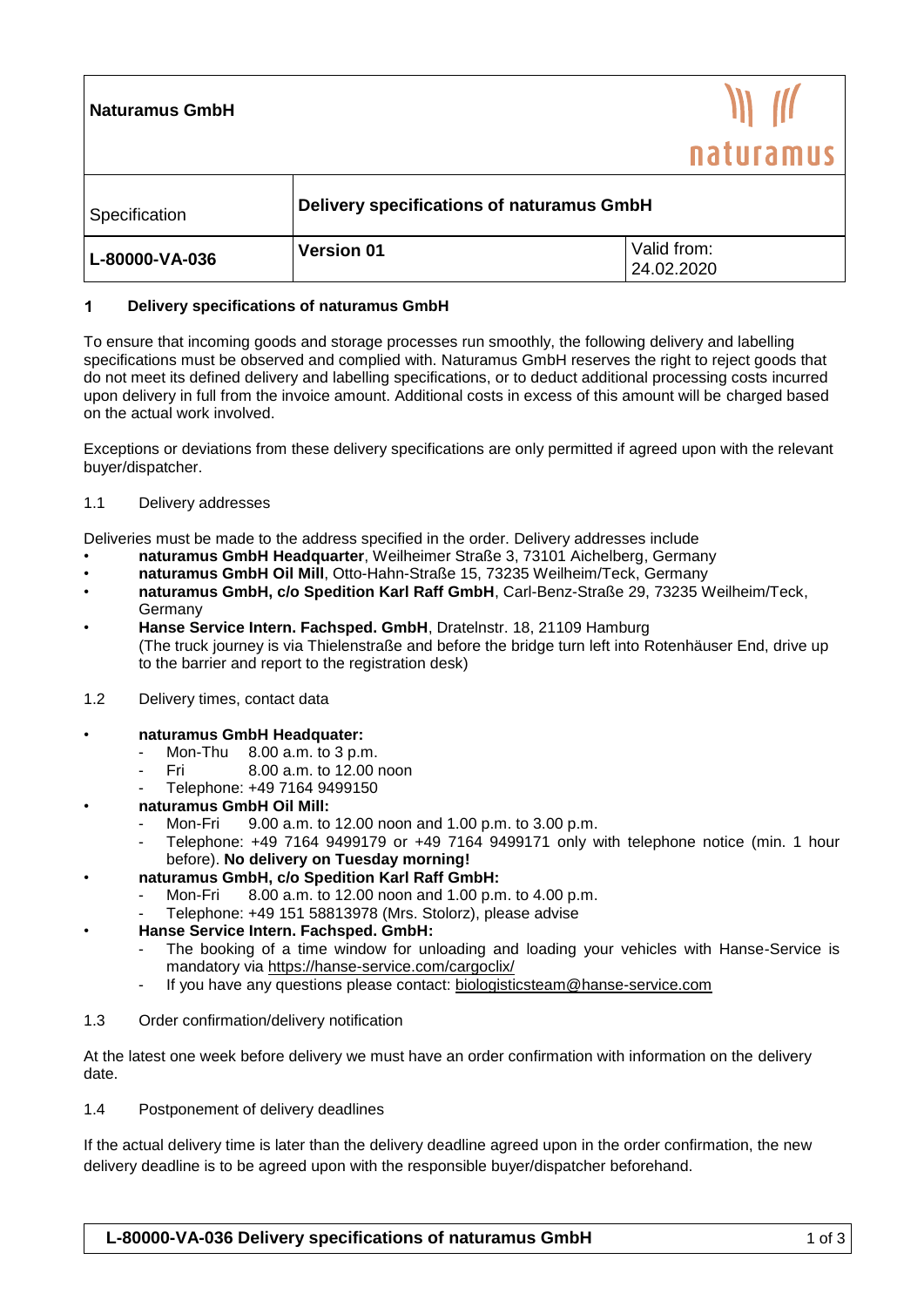| <b>Naturamus GmbH</b> |                                           | naturamus                 |
|-----------------------|-------------------------------------------|---------------------------|
| Specification         | Delivery specifications of naturamus GmbH |                           |
| L-80000-VA-036        | <b>Version 01</b>                         | Valid from:<br>24.02.2020 |

On-time deliveries are given priority in incoming goods. Accordingly, if deliveries are late, there is likely to be a delay in unloading them.

## 1.5 Delivery form

- 1.5.1 Instructions for delivery vehicles
	- The loading area must be clean and in perfect condition
- 1.5.2 Instructions for load carriers
	- Delivery must take place on wooden Euro-pallets which are clean and unbroken. Naturamus GmbH reserves the right to reject goods that do not meet its defined delivery (e.g. protruding nails, split hollow)
	- For the transport and delivery of hazardous goods the statutory provisions and labelling regulations must be complied with.
- 1.5.3 Instructions for containers
	- Containers must be complete and unbroken
	- Each container must be labelled in accordance with 1.6
	- Sealings must be unopened
	- Packages must be undamaged
- 1.6 Goods labelling (minimum requirements)

Minimum requirements for container labelling:

- Supplier material description
- Supplier material number
- Supplier batch number/description
- Quantity
- Organic label (if applicable)
- Eco control number of the organic certification body (if applicable)
- Designation of origin